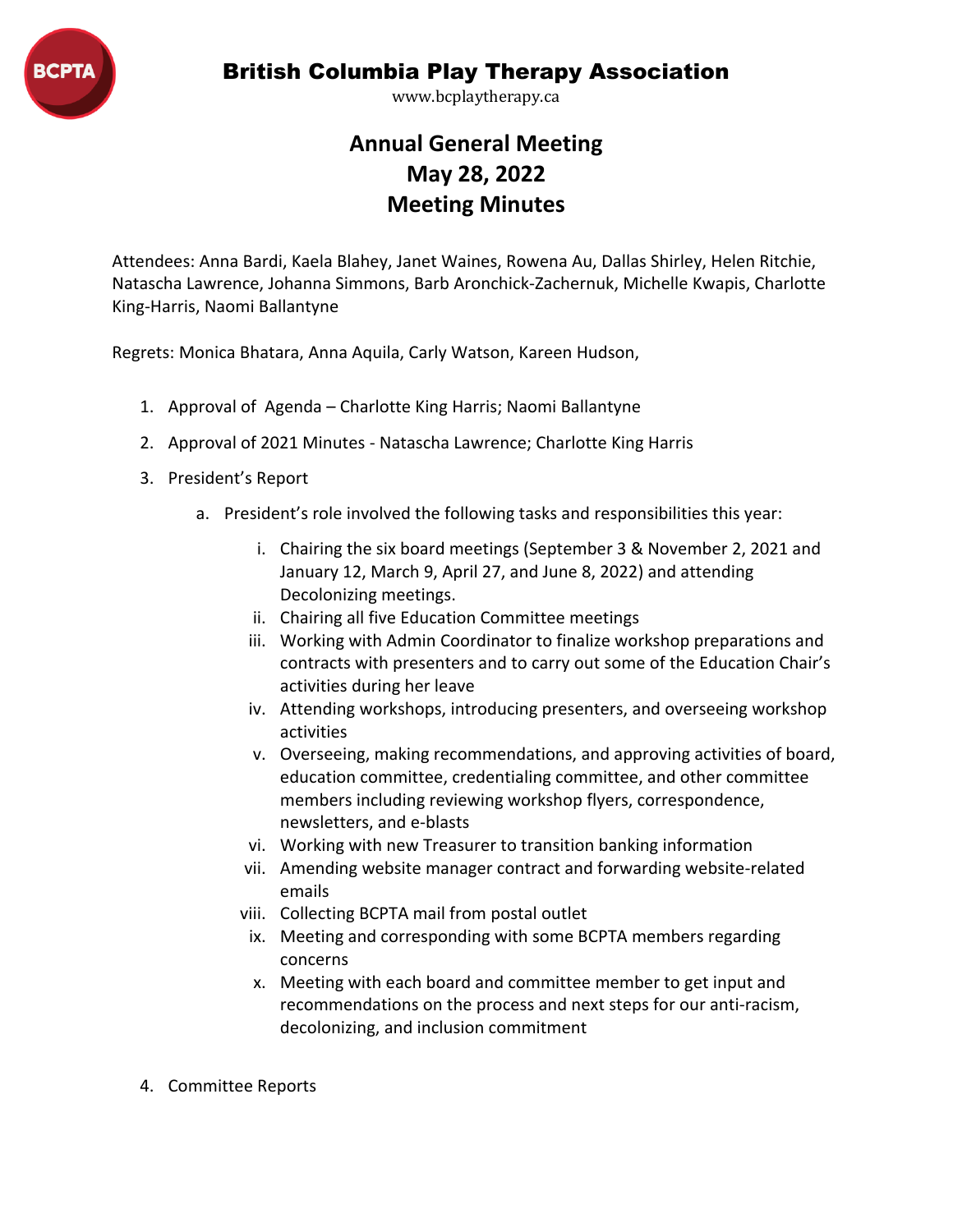

www.bcplaytherapy.ca

#### a. Vice-President

- i. My role in the BCPTA is prepare and arrange the meetings and assist on the day of our workshops.
- ii. We have 8 Board meetings from September to June. Before each meeting I email a reminder of the meeting and request for agenda items. I prepare the agenda and send it out to the members before the meeting.
- iii. At the workshops, I support the education team

### b. Treasurer

Stripe

#### THE BRITISH COLUMBIA PLAY THERAPY ASSOCIATION STATEMENT OF REVENUE AND EXPENSES APRIL 1, 2021 TO MARCH 31, 2022

|                       |                                                    |                         |           |                          | Q1             |                | Q <sub>2</sub> |                        | Q3          |                           | Q4          |             | <b>TOTAL</b> |
|-----------------------|----------------------------------------------------|-------------------------|-----------|--------------------------|----------------|----------------|----------------|------------------------|-------------|---------------------------|-------------|-------------|--------------|
| <b>REVENUE</b>        |                                                    |                         |           |                          |                |                |                |                        |             |                           |             |             |              |
| <b>MEMBERSHIPS</b>    |                                                    |                         |           | \$                       | 3,522.50       | \$             | 650.50         | \$                     | 356.75      | \$                        | 1,080.00    | \$          | 5,609.75     |
| <b>EBLASTS</b>        |                                                    |                         |           | \$                       | 306.25         | \$             | 431.25         | \$                     |             | \$                        |             | \$          | 737.50       |
|                       | WORKSHOP - Attachment Centred Play                 |                         | \$        |                          | \$             | ٠              | \$             |                        | \$          | 425.50                    | Ś           | 425.50      |              |
|                       | <b>WORKSHOP - Beyond Cultural Competancy</b>       |                         | \$        | 1,088.00                 |                |                |                |                        | Ś           | 152.00                    | Ŝ.          | 1,240.00    |              |
|                       | <b>WORKSHOP - Clair Melenthin</b>                  |                         | \$        |                          | \$             |                | \$             | 314.50                 | \$          |                           | Ś           | 314.50      |              |
|                       | <b>WORKSHOP - Carly Syriste</b>                    |                         | \$        | $\overline{a}$           | \$             | $\overline{a}$ | \$             | 10.00                  | Ś           | $\overline{a}$            | Ś           | 10.00       |              |
|                       | WORKSHOP - Gathering our Medicine Culteral Rituals |                         | \$        | $\overline{\phantom{a}}$ | \$             |                | \$             | 400.00                 |             | \$10,230.00               |             | \$10,630.00 |              |
|                       | WORKSHOP - Ana Gomez Healer in You                 |                         | \$        | $\overline{a}$           | \$             | 931.00         | \$             | 56.00                  | \$          | 84.00                     | \$          | 1,071.00    |              |
|                       | <b>WORKSHOP - Advanced EMDR Training</b>           |                         |           | \$                       | ٠              | \$             | 1,177.50       | \$                     | 264.00      | \$                        | 204.00      |             | \$1,645.50   |
| <b>TOTAL REVENUE</b>  |                                                    | \$                      | 4,916.75  | \$                       | 3,190.25       |                | \$1,401.25     |                        | \$12,175.50 |                           | \$21,683.75 |             |              |
|                       |                                                    |                         |           |                          |                |                |                |                        |             |                           |             |             |              |
| <b>EXPENSES</b>       |                                                    |                         |           |                          |                |                |                |                        |             |                           |             |             |              |
|                       | Accounting                                         |                         |           | \$                       | 315.00         | \$             |                | \$                     | 357.00      | \$                        |             | \$          | 672.00       |
|                       | Administration                                     |                         |           | \$                       |                | \$             | ä,             | \$                     | 1,951.25    | \$                        | 148.75      |             |              |
|                       | Advertising                                        |                         |           | \$                       | 112.50         | \$             |                | \$                     |             | \$                        |             | \$          | 112.50       |
|                       | Bank charges and Stripe fees                       |                         |           | \$                       | 188.32         | Ś              | 215.67         | \$                     | 153.52      | Ś.                        | 405.49      | \$          | 963.00       |
|                       | Website                                            |                         |           | \$                       | $\overline{a}$ | \$             |                | \$                     | 2.706.53    | \$                        |             | \$          | 2,706.53     |
|                       | Office expenses                                    |                         |           | \$                       |                | \$             |                | \$                     |             | Ś                         | 185.85      | Ś           | 185.85       |
|                       | Memberships                                        |                         |           | \$                       | 115.50         | Ś              | 535.50         | Ś                      | 298.43      | \$                        |             | Ś           | 949.43       |
|                       | Refunds                                            |                         |           | \$                       | 140.00         | \$             |                | \$                     |             | \$                        |             | \$          | 140.00       |
|                       | Storage                                            |                         |           | \$                       | 478.80         | Ś              | 478.80         | Ś.                     | 478.80      | \$                        | 478.80      | \$          | 1,915.20     |
|                       | <b>Supplies</b>                                    |                         |           | \$                       | 285.23         | Ś              | 19.22          | \$                     |             | \$                        |             | \$          | 304.45       |
|                       | Workshop costs                                     |                         |           | \$                       | 3,208.63       | Ś              |                | \$                     | 9,226.87    | Ś                         | 2,500.00    |             | \$14,935.50  |
|                       | Zoom                                               |                         |           | \$                       | 67.20          | Ś              | 67.20          | \$                     | 67.20       | Ś                         | 174.13      | Ś           | 375.73       |
| <b>TOTAL EXPENSES</b> |                                                    |                         | Ŝ.        | 4,911.18                 | \$.            | 1,316.39       |                | \$15,239.60            |             | \$3,893.02                |             | \$23,260.19 |              |
| <b>NET INCOME</b>     |                                                    |                         | \$        | 5.57                     | Ś              |                |                | 1,873.86 - \$13,838.35 |             | $$8,282.48$ - $$1,576.44$ |             |             |              |
|                       |                                                    | <b>ACCOUNT BALANCES</b> |           |                          |                |                |                |                        |             |                           |             |             |              |
|                       | Operating account                                  | \$                      | 11,915.24 |                          |                |                |                |                        |             |                           |             |             |              |
|                       | <b>US Bank</b>                                     | \$                      | 1,515.54  |                          |                |                |                |                        |             |                           |             |             |              |

5,882.10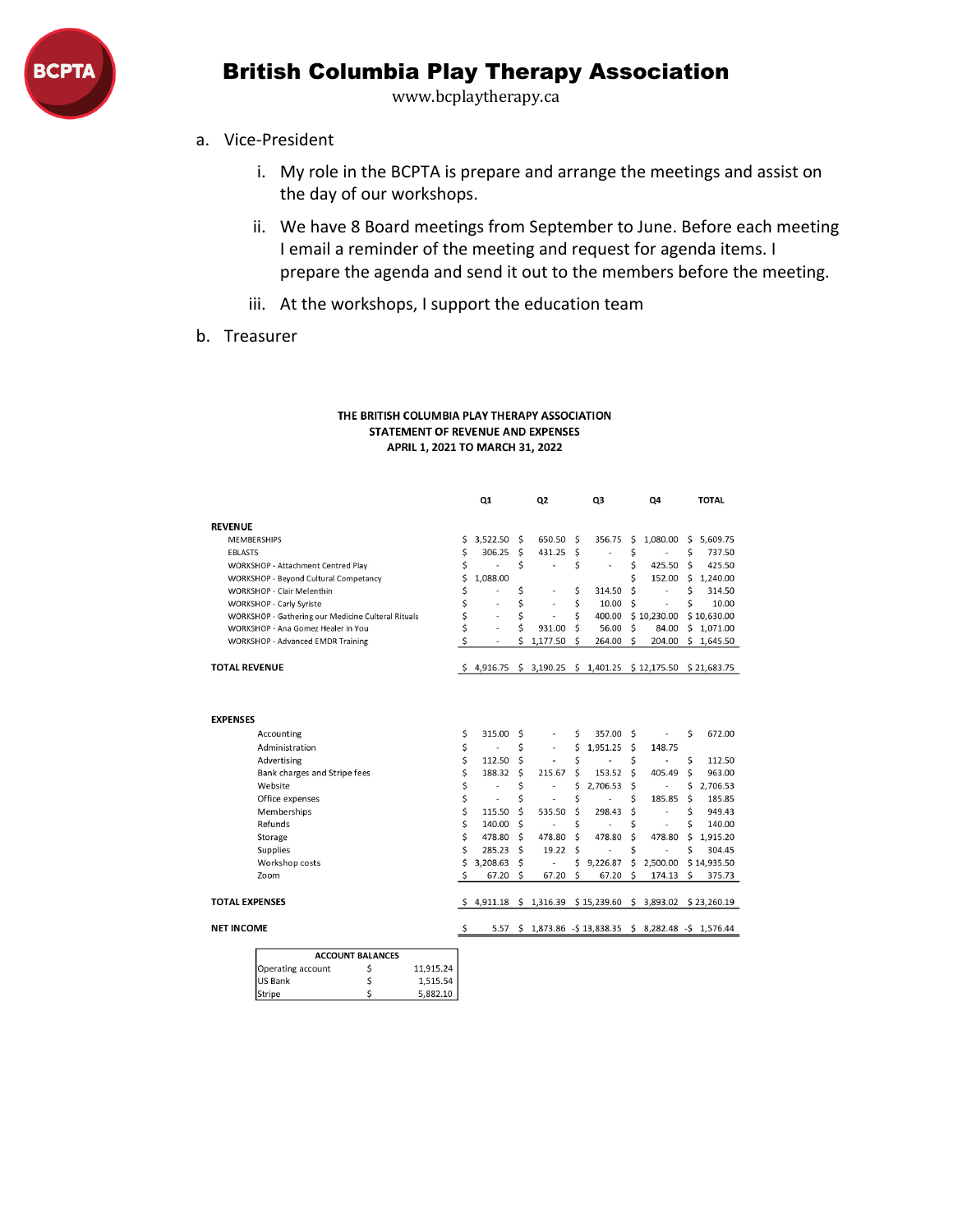

- c. Education- Education Director: Naomi Ballantyne; Education Committee Members: Rowena Au, Kaela Blahey, Dallas Shirley, Carly Watson, and Kareen Hudson.
	- i. The Educational Chair & Committee completed the following tasks in the 2021-2022 year:
		- 1. Attended Board meetings and created reports
		- 2. Attended Education committee meetings to complete planning for each workshop
		- 3. Coordinated workshops
		- 4. Created flyers and advertising for events
		- 5. Wrote updates for the BCPTA newsletters and e-blasts
		- 6. Launched E-Learning area of website
		- 7. Responded to email enquiries at [education@bcplaytherapy.ca](about:blank)
		- 8. Reviewed all workshop offerings to be within CAPT and APT guidelines, as an Approved Provider
		- 9. Completed APT Approved Provider Application (2 year term)
	- ii. Roles of Educational Committee
		- 1. Naomi Ballantyne, Education Chair
			- Oversaw the planning of major educational events
			- Liaised with vendors, presenters, and participants including workshop preparation and planning and zoom calls with future presenters
			- Wrote email to members and presenters regarding workshop feedback
			- Was on maternity leave from position from October 2021 onwards and gratefully received support in planning and execution of workshops for the rest of the year from the Committee and Board
		- 2. Rowena Au, Advertising Coordinator
			- Coordinated advertising and flyer creation
		- 3. Kareen Hudson, Vendor Communications
			- Communicated and coordinated with vendors
		- 4. Carly Watson, Venue and Technology Coordinator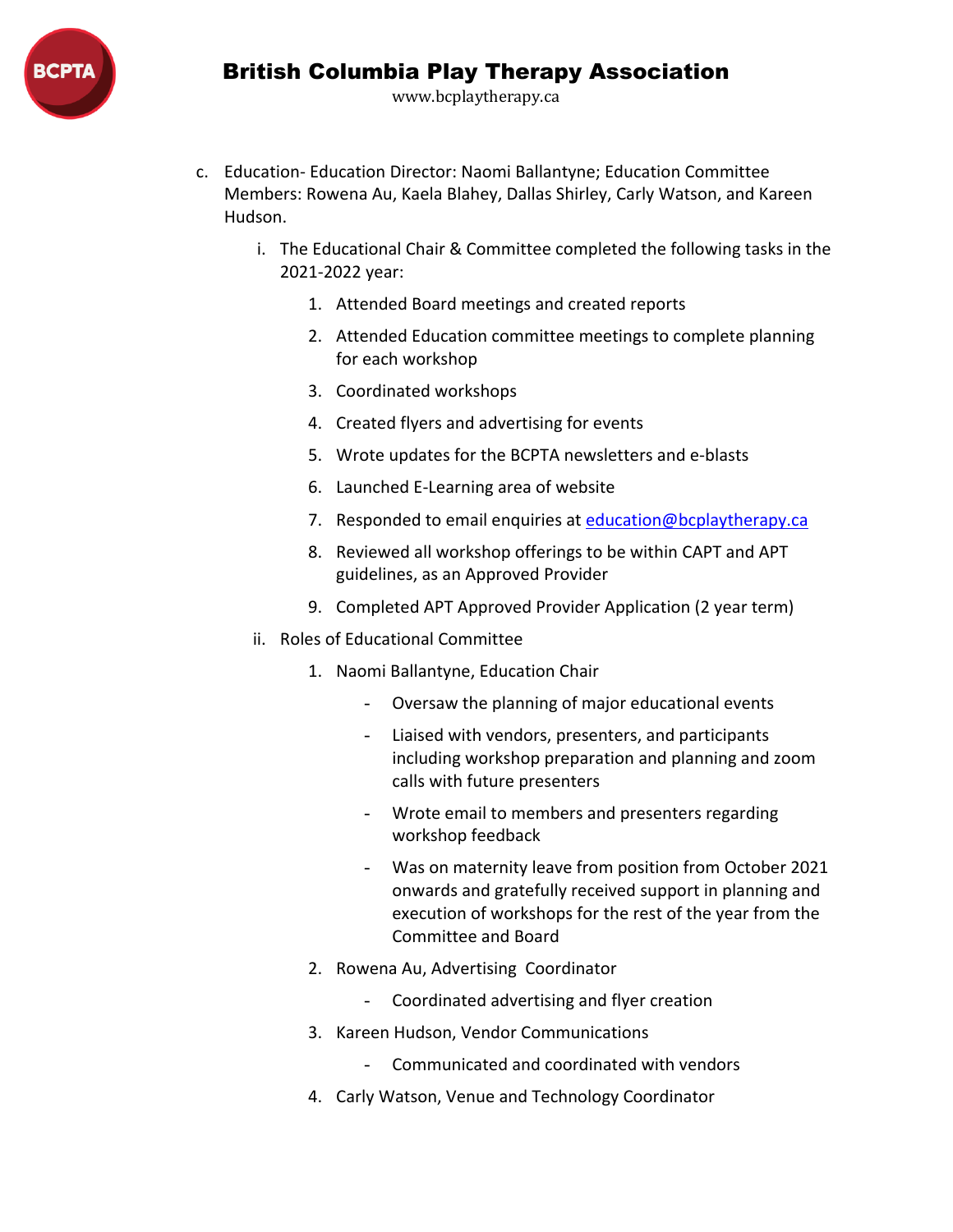

www.bcplaytherapy.ca

- Support with technology for events
- Greeted members and introduced presenter for workshops which Chair was absent
- 5. Kaela Blahey, Play Café Coordinator & Anti-Racism Role
	- Planned Play Café Events
	- Please see Anti-racism report for further information on the Anti-Racism Role
- 6. Dallas Shirley, Play Café Coordinator & Online Learning Coordinator
	- Planned of Play Café Events
	- Extensively processed, edited and uploaded recordings of past online events to BCPTA's eLearning Library
	- Provided Guidelines for Presenting Online for presenters of workshops
	- Coordinated and communicated with presenters while Chair was absent
- iii. Workshops held by BC Play Therapy Association 2021-2022
	- 1. October 1, 2021 -Embracing the Healer in You: Diving into the Embodied Mind of the Helper in Play Therapy, presented by Ana Gomez (online)

October 2, 2021- EMDR Therapy, Chronic Shame, Self & Other-Directed Aggression in Children with Complex Trauma & Dissociation, presented by Ana Gomez (online)

- 2. February 18 & 19, 2022- Gathering Our Medicine: Cultural Rituals as Emotional Playgrounds, presented by Denise Findlay and Marla Klyne Kolomaya (online)
- 3. May 27 & 28, 2022 -Empowering Neurodiversity: Dismantling Ableism in and Out of the Playroom, presented by Natascha Lawrence (online)
- d. Membership Membership Coordinator: Michelle Kwapis
	- i. Membership numbers have fluctuated over the last year. BCPTA makes a strong presence in the community with exceptional workshops and events throughout the year and ongoing benefits to all members. Although our workshops have remained online, we have been able to reach play therapists outside our local community; we had a high level of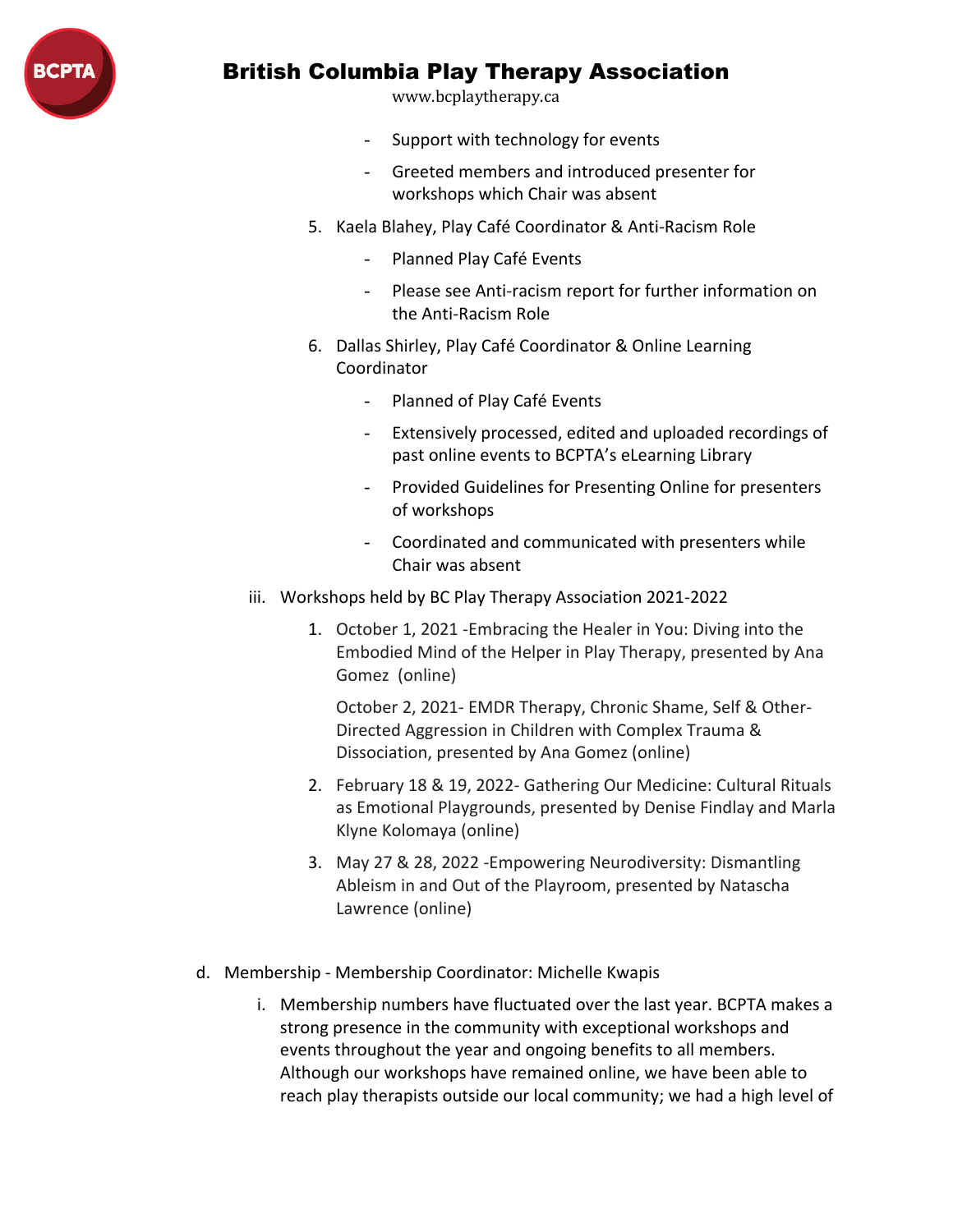

www.bcplaytherapy.ca

attendance for some workshops; and we have received some very positive reviews from the play therapy community. In addition to our workshops, our membership directory has been newly streamlined making member directory searches much more user friendly. Another great perk of membership.

- ii. As we slowly emerge from the global pandemic our numbers for the year end are as follows:
	- 1. Total Members 146

Student Members – 24 BCPTA Professional Members – 10 BCPTA Supervisor Members – 10

- iii. Completed tasks for membership include:
	- 1. verified all new student members who joined our community over the year
	- 2. attended all board meetings virtually
	- 3. helped coordinate multiple virtual workshops throughout the year

### e. Secretary

- i. Recording Secretary: Kaela Blahey
	- 1. Attended board and committee meetings
	- 2. Took board meeting minutes and sent to board for approval and/or edits
	- 3. Edited meeting minutes and sent final copy to board members
	- 4. Attended all BCPTA events
	- 5. Played registration role for all BCPTA events
	- 6. Corresponded with participants regarding registration and attendance requirements for continuing education credits
	- 7. Shared advertisements with personal/professional network to promote BCPTA events
- ii. Corresponding Secretary: Janet Waines
	- 1. As Corresponding Secretary my main responsibility is to monitor and deal with emails received in the "info@bcplaytherapy.ca"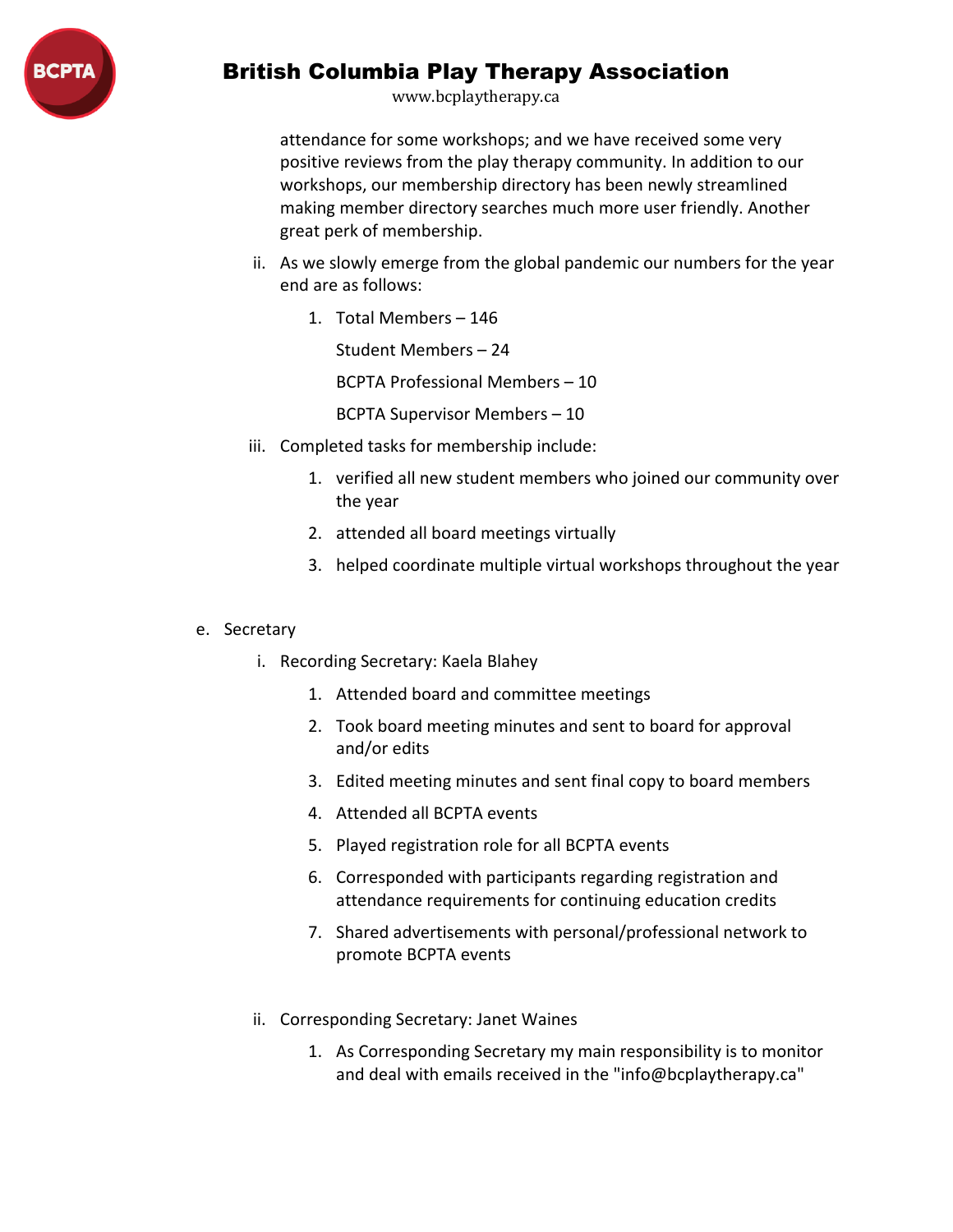

www.bcplaytherapy.ca

inbox. I have responded to numerous emails and/or forwarded them to the appropriate board member for feedback or response.

- 2. This is a summary of emails received over the past year:
	- numerous emails generated by our website regarding membership renewals, password changes and activity update
	- numerous emails from members experiencing difficulty with membership renewal, with registering for workshops, with getting a certificate after completing a training and with purchasing online trainings
	- many emails with questions about upcoming events and about the availability of online training
	- many emails with questions about becoming an RPT or RPT-S with BCPTA
	- several emails looking for information about how to become trained in play therapy or seeking practicum opportunities
	- many emails from individuals wishing to share information or advertise opportunities with our members
	- several emails regarding advertising job postings to our members
	- occasional emails from someone looking for a child therapist
	- occasional emails thanking BCPTA for the work we do
- 3. I have also attended 5 Board Meetings, one Education Committee meeting, two Decolonizing First and anti-racism meetings. I have attended and recorded the trainings we have provided over the past year.
- f. Communication- Communication coordinator: Charlotte King-Harris
	- i. Tasks completed:
		- 1. Attending board meetings
		- 2. Responding to advertising requests
		- 3. Updating the BCPTA Facebook page
		- 4. Assisting with moderating chat rooms at online workshops.
	- ii. Advertising
		- 1. Processed the following advertising inquiries: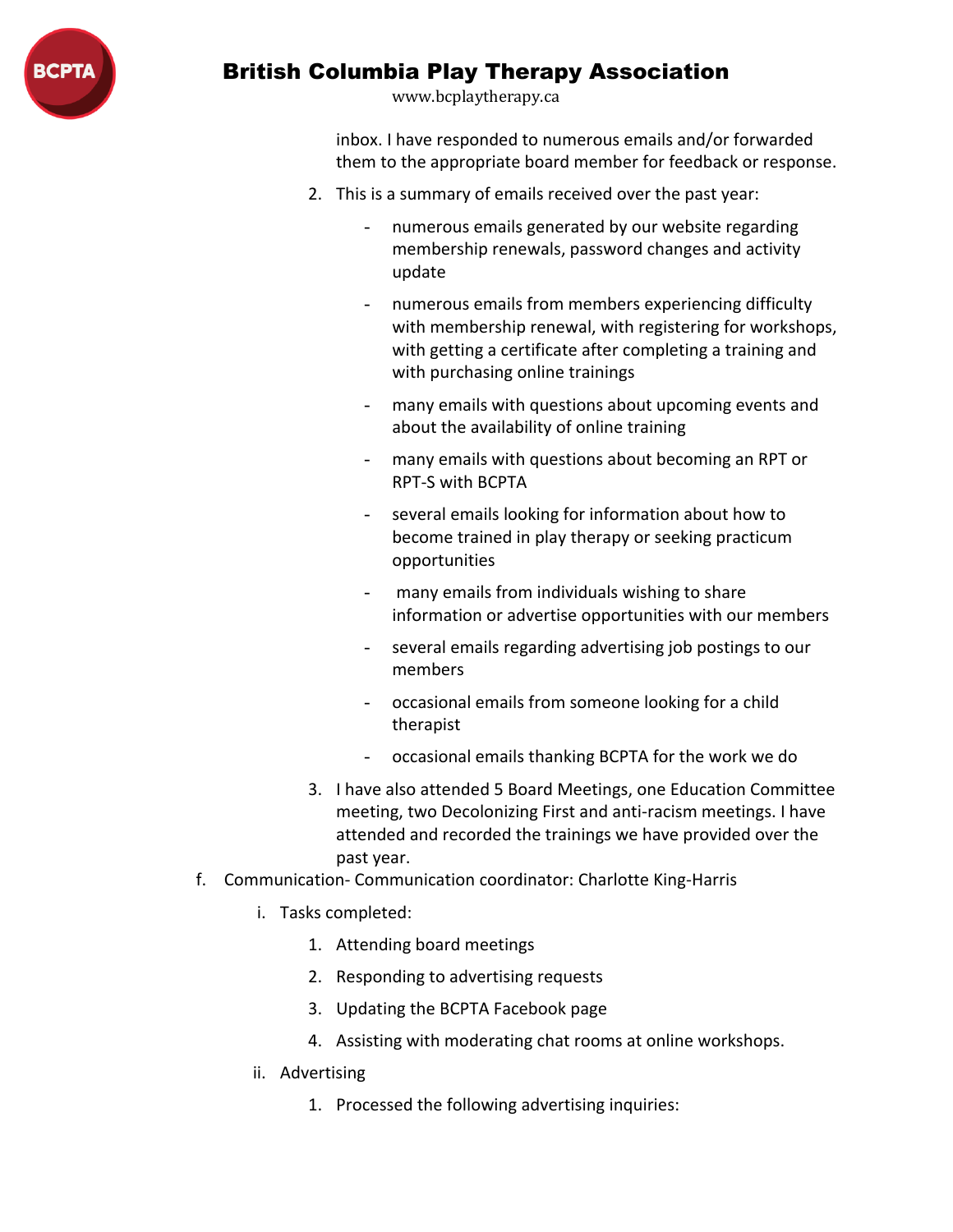

- 18 paid e-blasts, one unpaid (sent by BCRPT-S so no charge)
- 2 ad inquiries for the newsletter
- 1 ad for the website
- iii. Technology
	- 1. The BCPTA Facebook as of April 27<sup>th</sup> had:
		- total page likes: 3, 144
		- Total page followers: 3,370
		- Total posts since May 1, 2021: 79
- iv. Newsletter
- g. Administration Coordinator: Dallas Shirley
	- i. Posted events, workshops, post-tests, surveys, certificates, and advertisements to the website
	- ii. Sent emails to participants with slides and workshop access
	- iii. Compiled survey results to discuss with BCPTA Board and Committee **Members**
	- iv. Helped to create the eLearning Library
	- v. Helped to create the new member directory
	- vi. Updated member lists on website for new BCRPT's and BCRPT-S's
	- vii. Compiled attendance sheets for workshops
	- viii. Updated website backend records to reflect attendance
	- ix. Sent out emails for surveys to be completed after workshops
	- x. Sent out manual certificates as needed
	- xi. Troubleshot issues with email, website, or registration as they arose
	- xii. Sent out e-blasts for workshops, eLearning Library, updates, and membership renewal reminders
	- xiii. Reviewed and adjusted contracts for events
	- xiv. Compiled revised BCRPT and BCRPT-S documents from Certification Chair and posted on website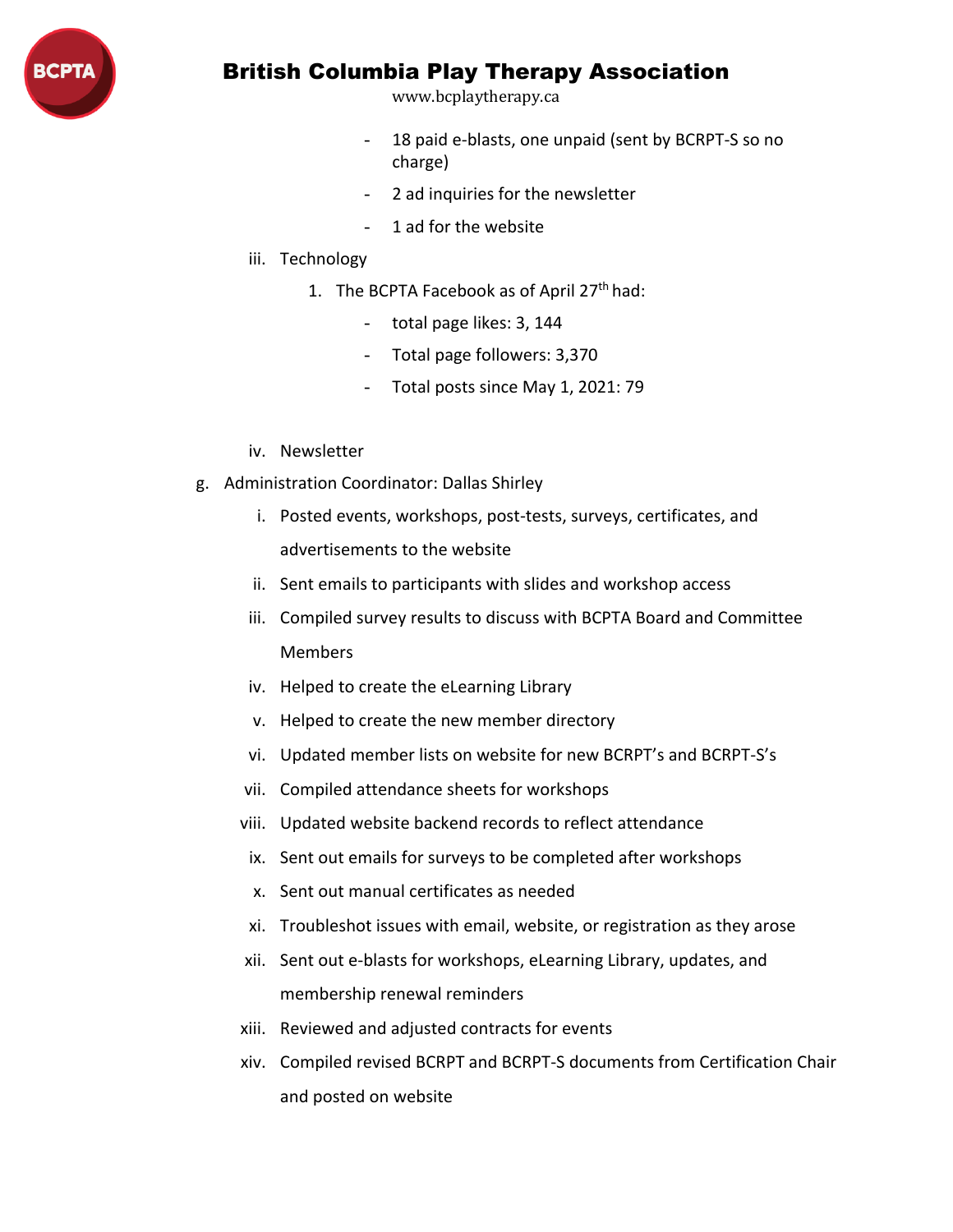

www.bcplaytherapy.ca

- xv. Redirected emails as needed to BCPTA Board and Committee Members
- h. Certification Committee -Committee members: Johanna Simmons Chair; Charlotte King-Harris – Education requirement review ;Barb Aronchick-Zucheruk – BCRPT-S Application review (until Nov. 2021); Monica Bhatara – Renewal requirement review
	- i. This year the committee accepted and review two applications for BCRPT and one met the requirements. Congratulations Dallas Shirley!
	- ii. One BCRPT-S application was reviewed and requirements were met.

Congratulations Charlotte King-Harris!

- iii. Renewal notices for this year were sent out in April and reminders will be sent out twice more before a late fee is incurred.
- iv. We met once to clear up some ambiguous language on application and renewal forms. These changes were made and given to the admin person

to update the forms on the website.

- v. Plans for upcoming year: Approved provider status application process to be drafted and implemented.
- i. Anti-Racism
	- i. Attended board and committee meetings
	- ii. Attended all BCPTA events and played a support role for questions/concerns re. anti-racism commitment
	- iii. Collaborated with board members to address harm caused within BCPTA events related to anti-racism commitment
	- iv. Responded to questions/concerns from members during/after events regarding our commitment
	- v. Planned topic based/educational conversations for board meetings re. antiracism/decolonization- researching, providing resources, answering questions
	- vi. Engaged in extensive research and education regarding anti-racism and decolonization
	- vii. Engaged in personal anti-racism work individually and with peers
	- viii. Consulted with experts in the field of anti-racism to guide information shared with board
	- ix. Sought support/consultation with others doing anti-racism work in similar fields/on similar boards
	- x. Collaborated to plan and organize meeting to engage in decolonization work via the Decolonize First workbook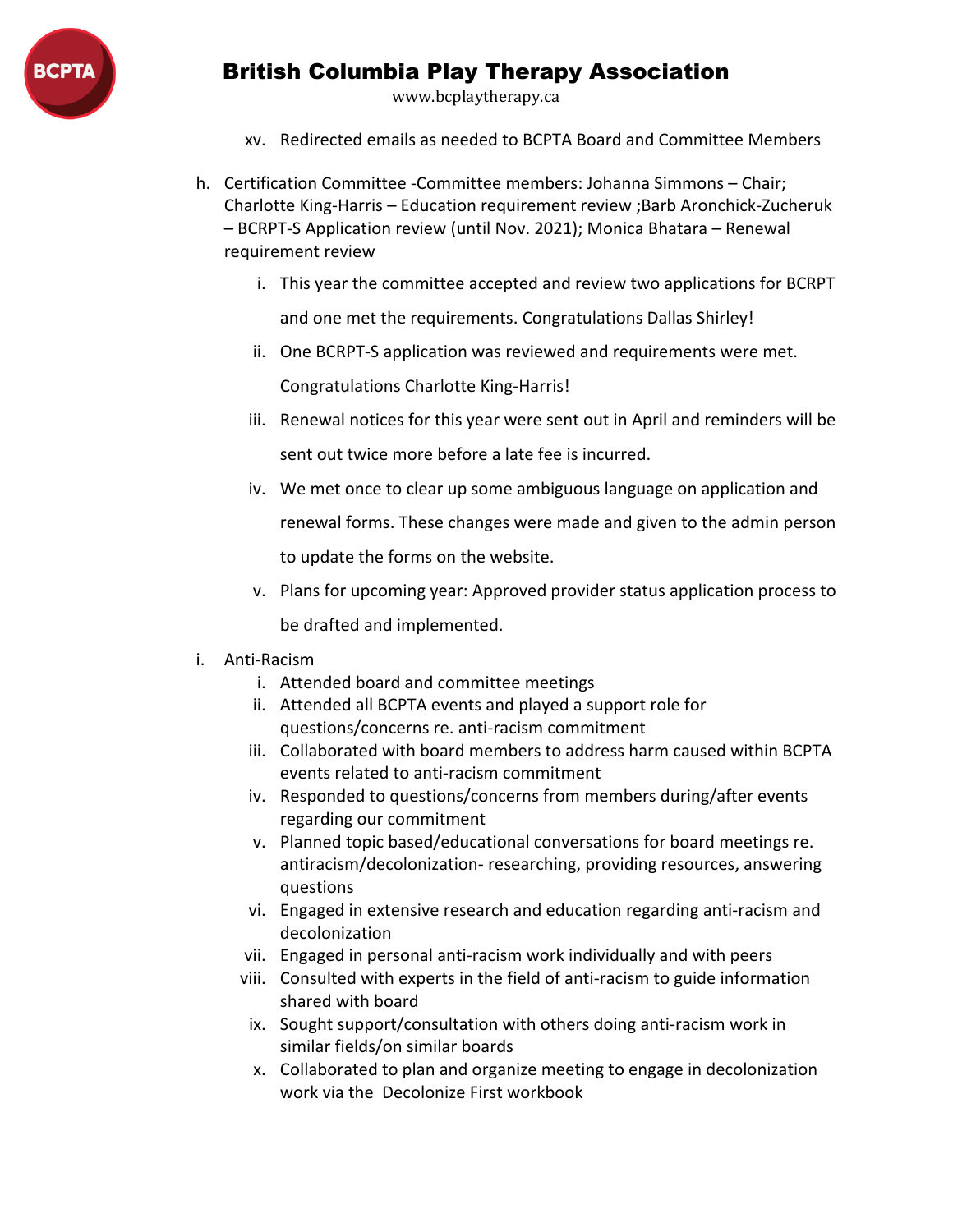

- xi. Collaborated with board and committee to brainstorm and implement measures to integrate anti-racism commitment into our event spaces
	- 1. E.g., housekeeping measures; support role during break out rooms; pre-planning with presenters
- xii. Created google documents summarizing board conversations/emails regarding commitment and identified action items
- xiii. Created google document with extensive resources for board to read and access to engage in personal and board/play therapy related antiracism/decolonization work
	- 1. Added resources shared by board members onto document for accessibility
- xiv. Engaged in numerous interpersonal conversations via email and telephone regarding anti-racism work
- xv. Shared resources regarding anti-racism and decolonization via email
- xvi. Shared information and resources on the BCPTA Facebook page
- xvii. Wrote and edited land acknowledgment
- xviii. Wrote email to member regarding feedback on anti-racism commitment and addressed board questions/concerns which involved providing education, providing reflective questions, challenging biases.
- xix. Provided feedback and expressed concerns regarding BCPTA capacity to follow through on anti-racism commitment
	- 1. Identified perceived barriers for moving forward with anti-racism commitment and supported problem solving
- xx. Received feedback regarding approach to anti-racism role and sought support/resources to modify approach
- xxi. Provided and sought support for board members/BCPTA members negatively impacted by actions/statements made in process of engaging with anti-racism/decolonization work
- 5. Election of board/committee positions:
	- a. Vice-President Anna Bardi has put name forward
	- b. Voted in as Vice-President: Anna Bardi
	- c. Education Co-Chair interest expressed; Helen to follow up with committee members to confirm
	- d. Inclusion Committee Members: Two volunteers have come forward via email-Ekta Bid and Kiilea Saunders Mason; Diane L N, and Natasha Lawrence have put their names forward during meeting
	- e. BCRPT-S Certification Evaluator- Charlotte King-Harris has put her name forward